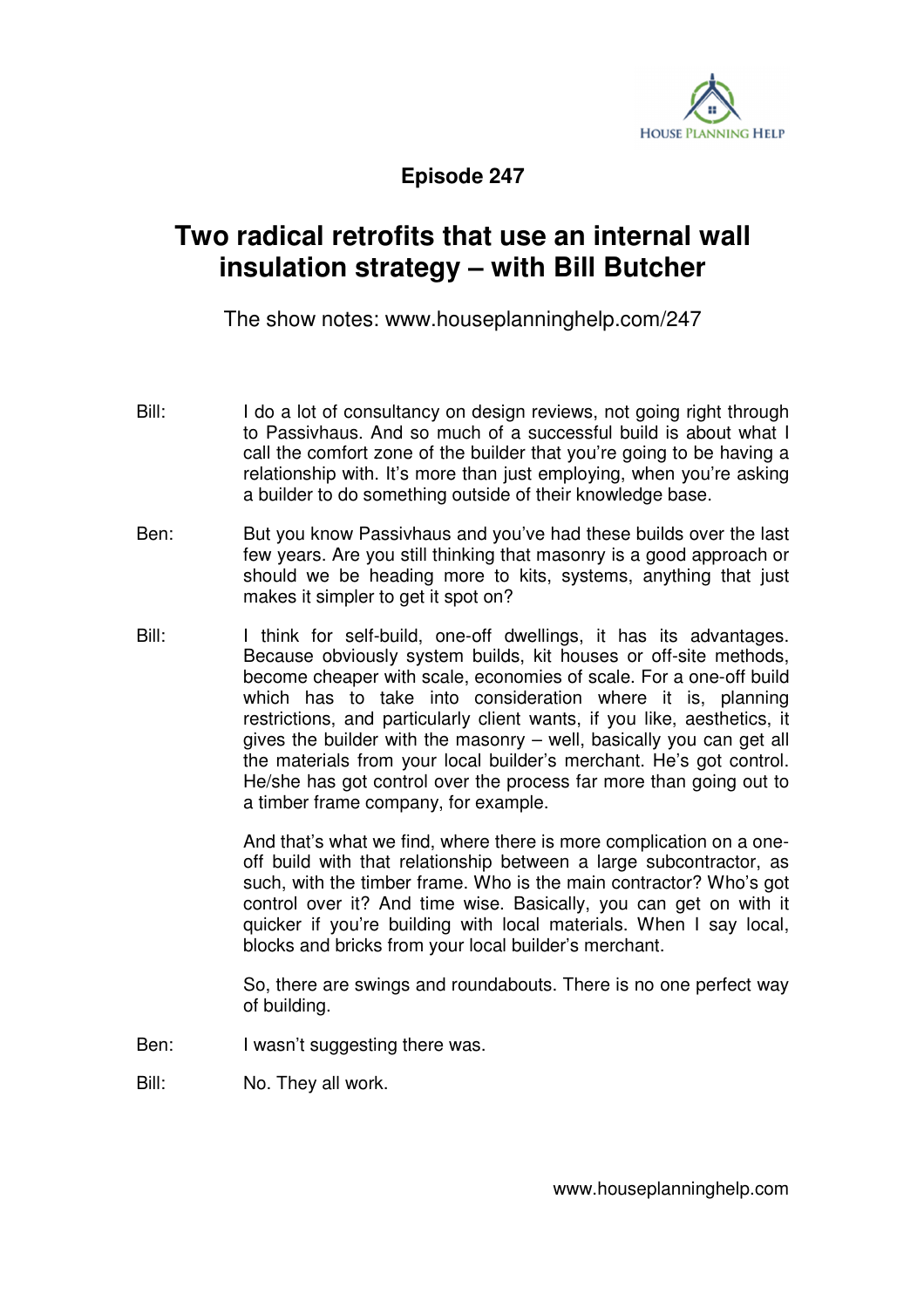

- Ben: I am intrigued because obviously my own house is masonry and I know that there are – well, I say it's masonry, I suppose not entirely. It does have timber within it, timber trusses. Within the inside, you've got stud walls and this and that. But interesting on mine, and I've never really asked this question of Chris and the team, but downstairs is masonry dividing up the rooms, and upstairs is timber. What would be the reason behind that?
- Bill: Usually for structural reasons in the sense that ground floor masonry holds the intermediate floor up. And also, masonry is better for sound.
- Ben: Definitely better for sound.
- Bill: And with wet plaster, as we use for the airtightness, it just gives a very solid finish that's going to last forever. But also, the cave effect. Your decrement factor. You've got a better decrement factor with block work. It's more even in temperature, for obvious reasons, because it behaves more like a cave, as opposed to a lightweight i.e., timber frame.

 For example, on Denby Dale house with the massive South West glazed area, that wouldn't have worked with timber frame. It would have overheated too much.

But I feel it's down more to what your builder is used to.

- Ben: So, there is some control element, is there?
- Bill: Absolutely. Because it's teamwork. If your builder is used to working with brick and block, even though you've got a wider cavity, you've still got a strip foundation, which they understand it might be wider. They still understand solid concrete floors on top of polyurethane insulation or XPS insulation. It's all materials within their knowledge base. So, they are then going to price, if you're wanting them to put a fixed price in, reasonably.

If it's a technology or methodology that they're not used to, an estimator – because it's the builder taking the risk, it's their mortgage on the line, if you like – they're going to price tighter to something that they're confident with. And that is the main reason, I think, that people still build a lot of masonry passivhauses.

Ben: Is there anything that could go wrong with a masonry build then? Let's say the team  $-$  not your team of course  $-$  is not quite so accomplished. What are the things that could go wrong?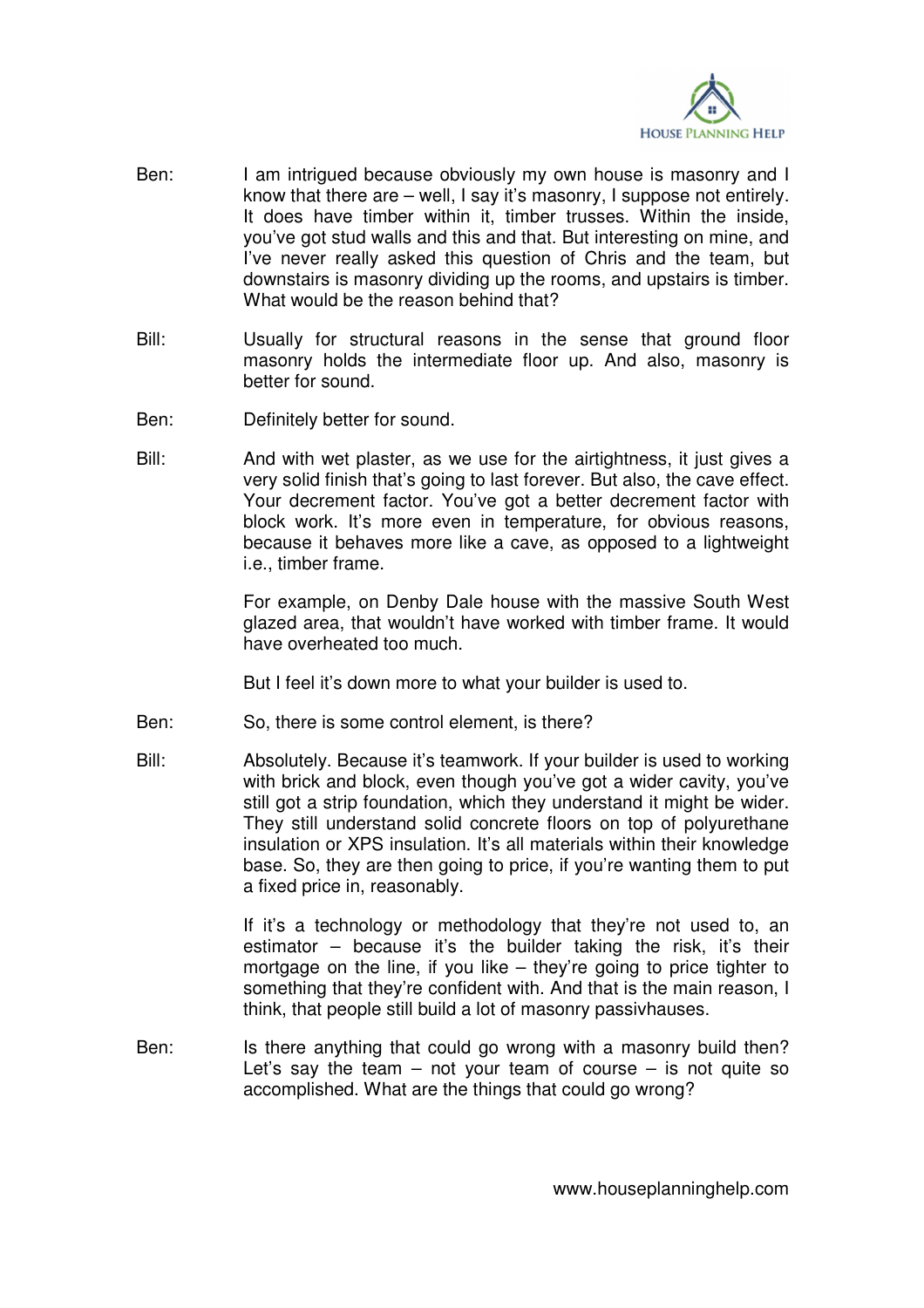

Bill: Wet plaster, for example, is a dying art because most builders want to do dot and dab, as they call it, which is gluing with dabs of adhesive, plasterboard to the inner leaf of blockwork. Which of course we know doesn't work in terms of thermal performance. We can't have that. The main reason that they like doing that, the main contractor, is for speed and drying out of the building because there's obviously far less water in the process.

> So, wet plaster, if done properly, is fine. One of the disadvantages is that you don't have a service void, which you do or can do with timber frame methodology. And without going into great detail, what you're doing is channelling wires into the blockwork pre-plastering, particularly the electric boxes, back boxes to your sockets and your switches. That can be an area of failure.

> But otherwise, I think as long as you've taped the joins with the floor, the junctions with your window reveals, and the windows themselves, I feel it's fairly safe.

- Ben: Shall we talk about a couple of retrofit projects that you've done? We mentioned Stirley Barn before – that was slightly different because you were using timber frame – so, tell us about Cumberworth first.
- Bill: So much is to do with the client, what they know, and what they want. So, Cumberworth was half a barn conversion and half a 1990s extension. So, there were two halves to the building. We had two strategies for the two bits of the build. But the basis of it was that it had been converted and built well in the early 1990s, but there was no mains gas there. They were reliant on LPG for central heating. So, they were spending three-and-a-half-thousand pounds a year on LPG and were still cold.
- Ben: How big is the building?
- Bill: It's a hundred-and-fifty square metres.
- Ben: Goodness.
- Bill: Yeah, goodness. So, they were cold as well. They also had a wood burning stove in this. And they were pretty fed-up.

 They came to me to ask whether I knew anything about putting a wind turbine in the field, because that's the way they thought they could actually save on energy. I said, 'no, you don't need to do that. The best thing to do is get this house to perform better.' But the trouble is, you're ripping out value to do it. When I see a building which is in need of total renovation, it's going to be relatively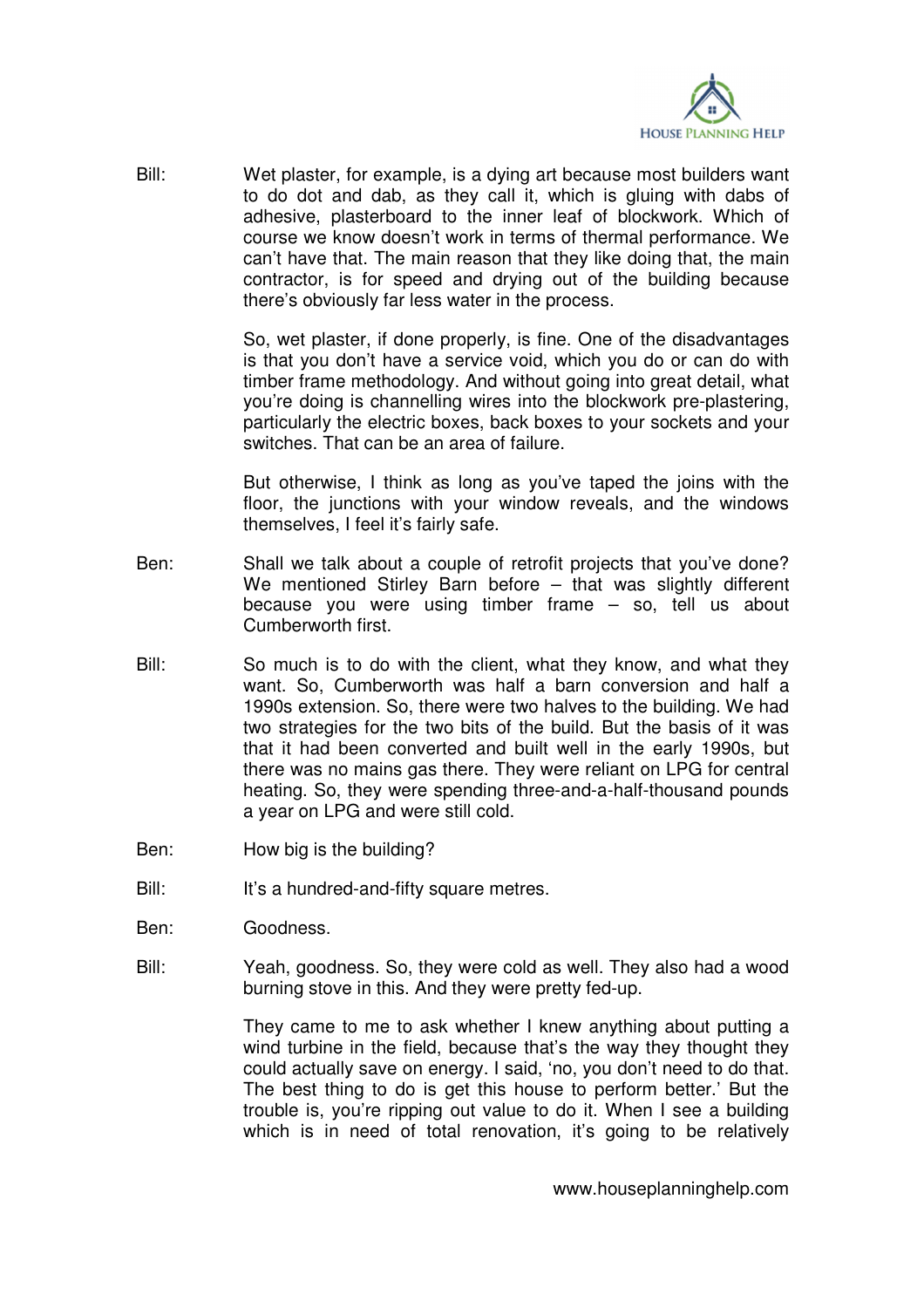

cheaper to do than ripping out value of reasonable kitchens, reasonable bathrooms and so forth.

 Anyway, they were so fed up with where they were, but they didn't want to move because it's such a beautiful spot. So, that was it. They bought the fabric first philosophy and they moved out, rented a house, and left us to wreck the place, if you like.

- Ben: So, when you retrofit, there is really a range of measures that you can do. So, this is a deep retrofit. Did you say EnerPHit? Did you set an energy target?
- Bill: No, we didn't. Because I knew how difficult it is to get the airtightness in a retrofit.

 We were lucky in that they were knowledgeable about the previous projects we'd done, and we know that if we get somewhere near EnerPHit, it's transforming a building. So, we used the appropriate materials and technologies for internal wall insulation, which is a whole subject in its own right, thermal bridging detailing, airtightness, and of course, ventilation. So, a full MVHR – Mechanical Vent Heat Recovery system.

- Ben: And you had to go internal insulation. Was that some planning constraint?
- Bill: In theory, it could have had external wall insulation, but the buildings here in North Yorkshire, we really are in an exposed situation. That was another thing about Cumberworth and Lower Royd later. They are right on the top of the Pennines. They are really exposed to a lot of moisture. And actually, the natural stone that these buildings are built of around here suit that type of environment. And to build in any other way is totally out of character for this region. And that's what the customer wants.

 So, you either transform the building with renders or timber cladding around the outside – in some ways, that would make it easier to do a radical retrofit – but mainly it's the internal wall insulation.

- Ben: What approach do you take so that you don't trap any moisture?
- Bill: That's the big one, isn't it? It depends on the wall build-up. In the Cumberworth case, we've got a four-fifty wide ex-barn wall which is basically two stone leaves with rubble filled in the middle, so there's no cavity as such. And your moisture danger is rising damp because we've no DPC in a Victorian barn, rain driven damp, particularly where we are in this high exposure region on the Pennines with a porous stone, and then the third moisture risk is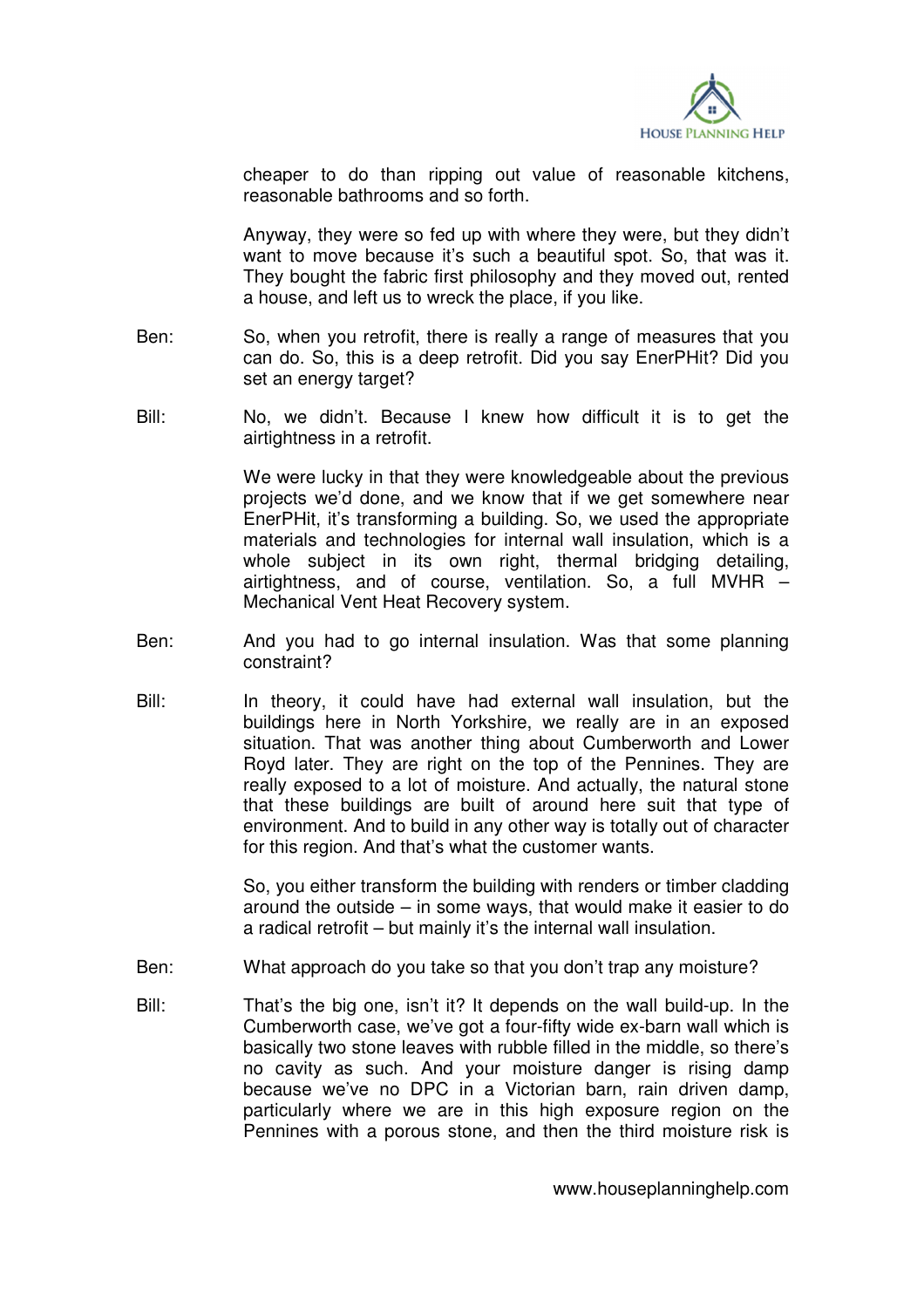

interstitial condensation which is the condensation of internal moist air reaching the dew point where it turns to water as it meets a cold wall. So, if you put internal wall insulation on it, you are by its very nature making the masonry colder.

 So, we used a software program called Wufi – a German software program – to actually model the wall to see what moisture risks there are which takes into account where you are, the orientation of the wall – obviously a West wall up here is in more danger than the East wall because most of our rain comes from the West  $-$  the rising damp, the type of stone it is, which quarry it's from, the mortar joints and so forth, and then obviously the insulation strategy you've got inside.

- Ben: These programs, we've talked before about PHPP and so forth. They're pretty comprehensive. You've mentioned a number of variables.
- Bill: Well, it's certainly better than what we've had before. The standard methodology has been the glazier system, which isn't as sophisticated, or we feel isn't as sophisticated as Wufi. Even that can fail. On all these projects, we're pushing the boundaries, and we've got moisture sensors in the walls so we can make judgements on their performance. And I might say that all of the buildings are performing fine.
- Ben: That's a relief.
- Bill: It is a relief. Yes, we do stick our necks out.
- Ben: What else do we need to know about the strategy for this retrofit? We've talked a little bit about insulation. So, that internal …
- Bill: Well, what I didn't say was that the 1990s part of the project is a cavity wall. So, the risk is less. You've got DPCs so you don't get rising damp, you've got a cavity albeit not a brilliant cavity but a proper cavity, so you shouldn't get rain-driven damp. In effect the only danger then is interstitial condensation, of the condensing of the internal moist air on to the cold wall behind the insulation. So, we ended up using a different, simpler strategy, and less expensive.

 Each wall type can have a different strategy for internal wall insulation.

Ben: And it just has to link up carefully.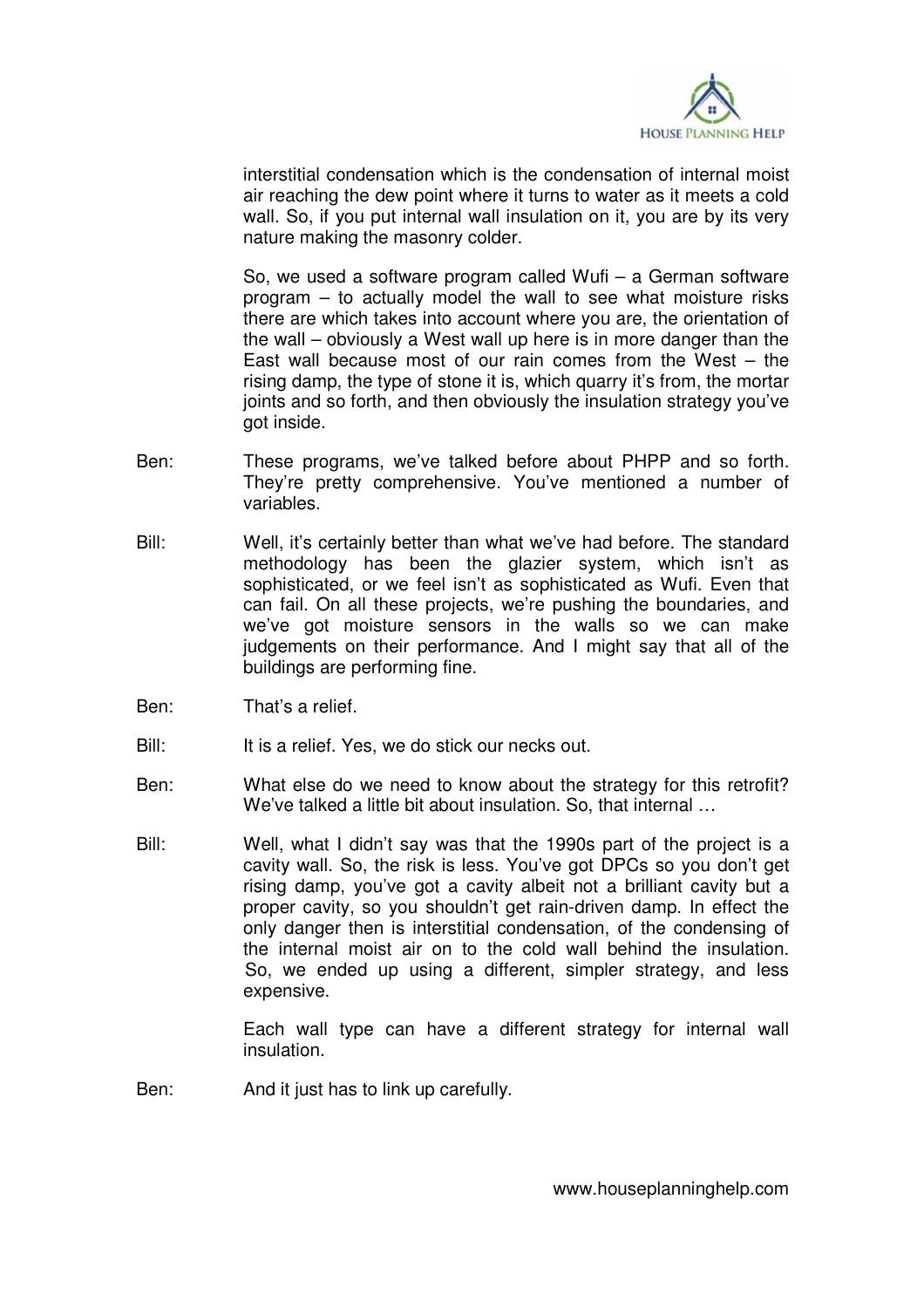

Bill: Very much so. You design to have continuity of insulation as much as possible  $-$  easier said than done with retrofit  $-$  continuity of airtightness strategy in all the elements, floors, walls, windows, roof – again, easier said than done in retrofit.

> So, we're not looking for the same airtightness results as we are in new build. New build is easy compared to retrofit.

- Ben: One of the big ones is what's below as well. So, were you changing anything beneath? You mentioned no damp-proof membrane or that kind of thing. Insulation I suppose is probably the big one.
- Bill: In Cumberworth, because we don't get down to the energy demand we can in new build, we certainly needed a heating system. And the client wanted to go for underfloor heating. They also went for a ground source heat pump. They happened to have a very boggy field in front of the house which was very good for ground source. Air source and ground source heat pumps work most efficiently at delivering thirty-five degrees C water, hot water if you like, for your central heating system. And that suits underfloor heating more than radiators.

 That then informs how you do the floor. Because we don't want to be heating up masses of concrete in a floor because of the slow cooling and heating – it doesn't respond.

- Ben: I was going to say, generally for new build, you're warded off underfloor, aren't you?
- Bill: You are indeed. But with a big retrofit, your heating demand is something like at best twenty-five. It might be thirty-five, forty. And your walls are a u-value of point-three as opposed to point-one-five. So, you can see that it's not at the levels of new build. So, underfloor heating becomes more relevant, I think, with these retrofit jobs.

 So, you tend to build with a concrete slab on the ground, or on hardcore. So, you dig out what's there. Damp proof membrane, concrete slab, then your insulation  $-$  in our case, two-hundred millimetres of polyurethane or XPS – and then your seventy-five mill. heating screed on top. So, you're only heating up seventy-five mill. of screed. Not the whole slab.

- Ben: Do we get to the easy bit then of the roof?
- Bill: Yes, that's relatively easy.
- Ben: Compared to everything else in a retrofit.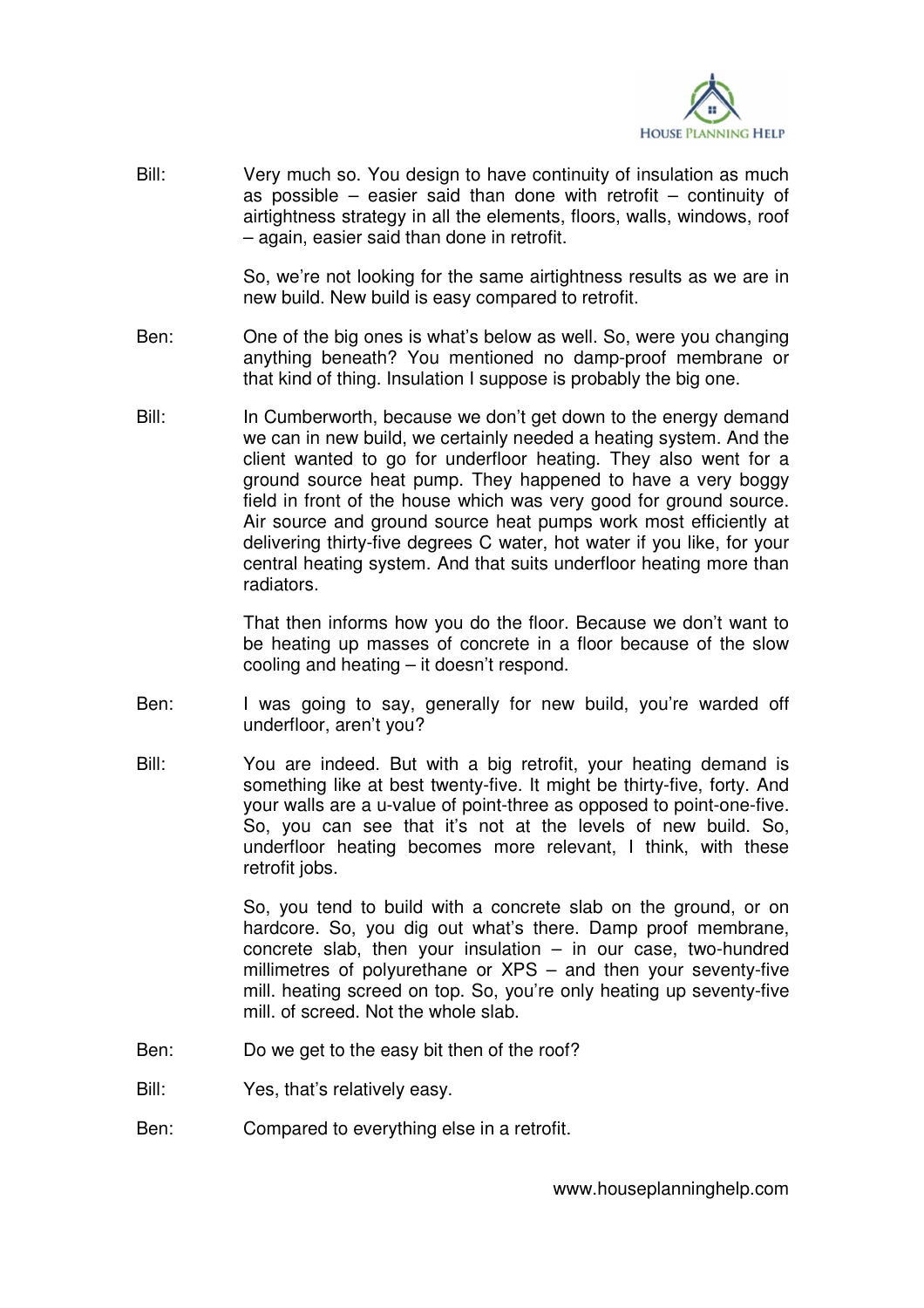

Bill: Yes. Is it a cathedral roof or is it a cold roof? The difference being, is it in the line of the pitched roof, or is it in your flat ceiling? In the Cumberworth case, in fact in most of our retrofits, we have cathedral roofs. So, we tend to have our insulation within the actual structural timber roof.

> What we tend to end up doing is almost having a studwork parallel with our rafters, if you can get what I mean. So, we end up with insulation between the rafters, insulation again, and then within the studwork which is between the purlins, more insulation. So, we would use more rigid bats between the rafters – so, a mineral wool in our case – and the studwork, and then just ordinary loft fibreglass insulation between.

> So, we're building up to a u-value, if we can get right down to something like point-one-two, which is new build standard.

> So, yes, in answer to your first question, it is easier to get to that uvalue, and the airtightness actually.

- Ben: But still quite a bit of work on the roof.
- Bill: Oh, loads of work. Of course. This is a deep retrofit.
- Ben: Ventilation then. Was this a slightly easier part of the project?
- Bill: It was actually. Although, of course, it's intrusive. MVHR is big pipes, a big machine, relatively. We built a plant room as part of the alterations to the building, and then you've got to run ducting.

 In the new build it's relatively easy because you can build with quite deep intermediate floor, particularly with the Posi-Joists, the metal ones. So, you can run, in a new build, all your ducting within that space, and then distribute it around the building.

 With a retrofit that's not the case. You don't have that luxury with your intermediate floors. So, you have to be quite savvy. Quite often, we'll run it in the corridors of the house where you don't mind lowering the ceiling. It's not noticeable.

 Anyway, we did it, and you can do it, and it's working at the ninetyfour percent efficiency. It's brilliant.

- Ben: That's obviously a big strength of Green Building Store, isn't it? Having your ventilation department on hand.
- Bill: Yes, quite.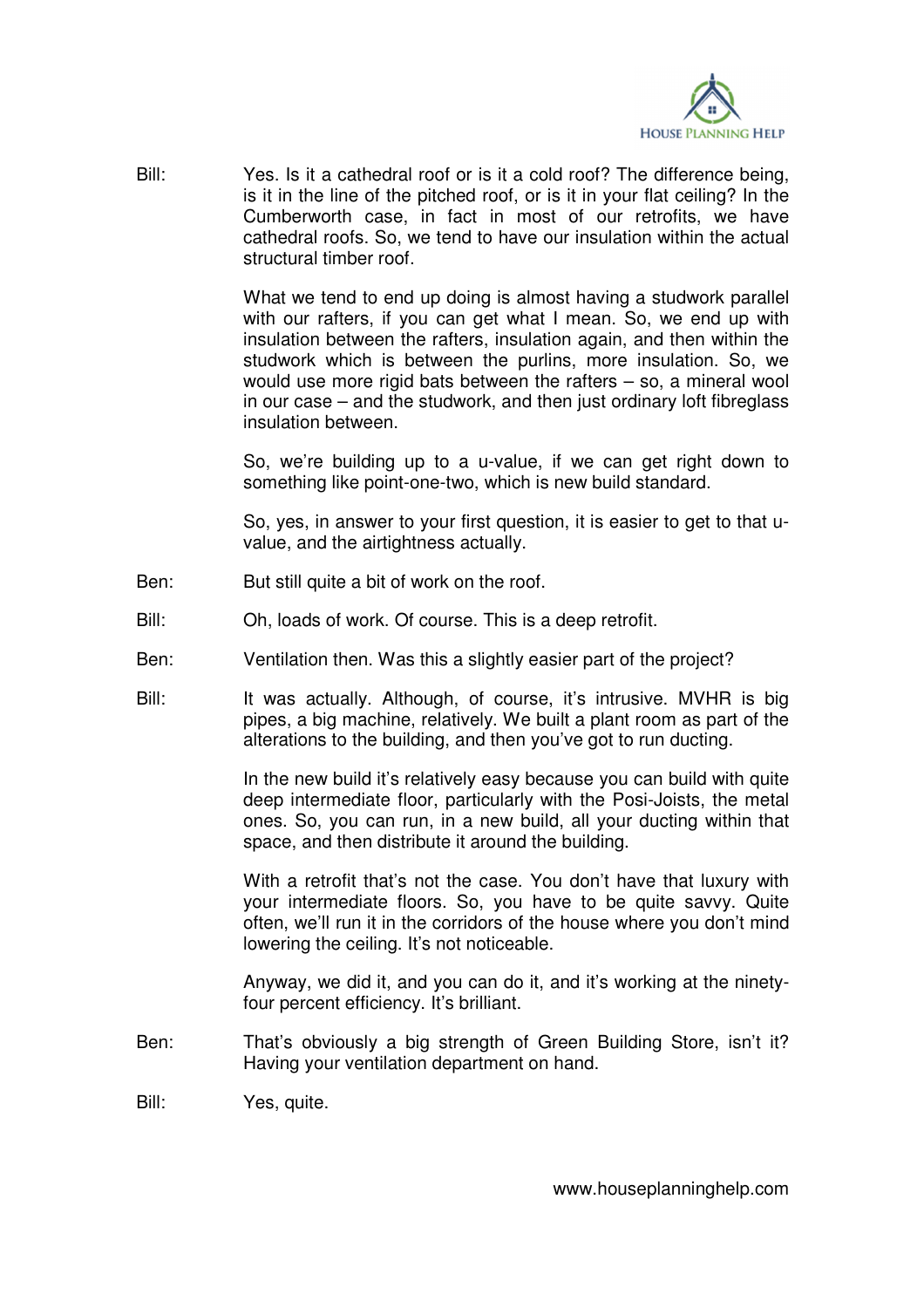

- Ben: So, we've covered a lot of the key aspects. Is there anything else we should mention before we look at how you moved on again for the next retrofit that came your way?
- Bill: Oh yes, the windows, which was peculiar on this job.

 We'd actually replaced the windows five years previously with timber triple glazed outward opening windows, which we made at the time. So, there was no way we were going to chuck them away.

 So, part of fabric first methodology is that you get continuity of insulation. Because if you do it well in ninety percent of your building, for example, the ten percent becomes very vulnerable to condensation and cold bridging. So, the reveals between the very good wall insulation we were doing, in to the window frame, only allowed for a ten mill. insulation.

 To maintain that u-value that we'd got on the walls of point-three, we had to use vacuum insulated panels which look like coffee packs so they're custom made to fit. They have a lambda value which is three times better than polyurethane or six times better than the wall insulation. So, we were able to use those vacuum insulated panels in the reveals underneath the window board and behind plasterboard, all taped in together for airtightness.

- Ben: It's just like a massive jigsaw, these retrofits, aren't they?
- Bill: Yes.
- Ben: You've got your different approaches and …
- Bill: Yes [laughs].
- Ben: But when we move on to Lower Royd, you're starting all over again really, aren't you?
- Bill: We are, yes.
- Ben: Yes, it's the same methodology, but what are you going to tell me here? Are we internal insulated again?
- Bill: Yes, we are indeed, but we used a different strategy at Lower Royd. One of the disadvantages with our rough stone walls we have here in the Pennines is that they're wobbly. And a rigid insulation as we used at Cumberworth, which was a rigid perlite board from Germany called TecTem, was that you have to dub the wall out and flatten it. Which actually takes more work than anything else.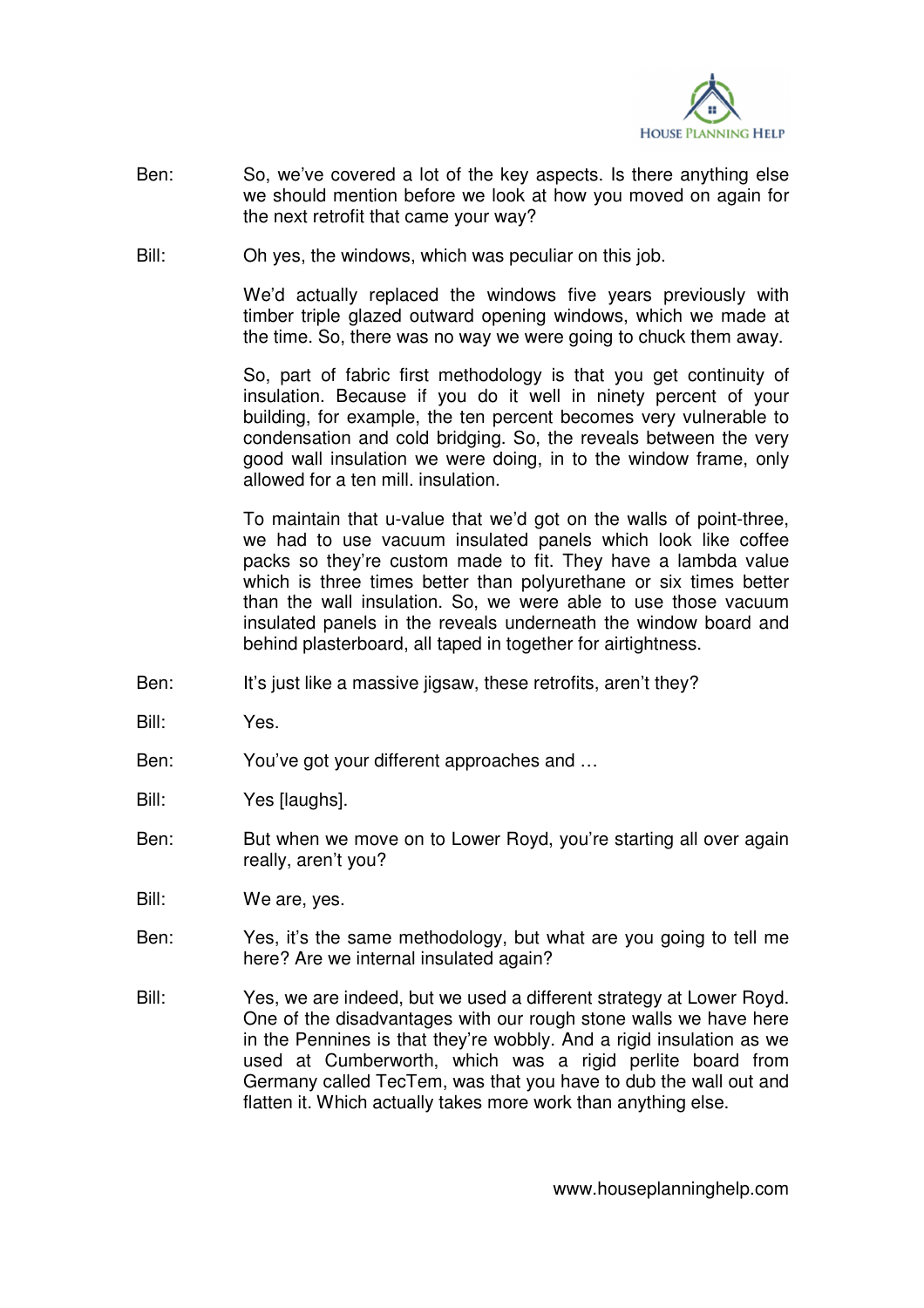

 So, we used a different material from Italy. You can hand apply it, but we sprayed it. A cork and lime wet process with a lambda value of 0.045. So, it's as good as polystyrene or normal fibreglass or wood fibre, but with the added advantage that you didn't have to flatten the walls. So, it was straight applied. We'd build it up in four twenty-five mill. layers.

 That was both airtight, vapour and capillary open to all those moisture issues that I talked about earlier on the barn at Cumberworth, and with a beautiful finish. Being a lime product as well, it inhibits mould growth.

It dealt with all the risks all in one hit.

- Ben: So, that's your airtightness layer as well, did you say?
- Bill: Yes.
- Ben: Wow. Were there any other quirks of this building? I realise we haven't described what it was to begin with. We're now on Lower Royd.
- Bill: Well, the advantage of Lower Royd in terms of economics was that it was a virgin barn, so you've got nothing to rip out, and the farmhouse part of it because we converted the barn and upgraded the existing farmhouse, which was really in a 1960s state. There wasn't a lot of value in it. So, we completely started again.
- Ben: That's the time to do this, isn't it?
- Bill: It absolutely is. But they're rare to get nowadays. That is not reality for most of us.
- Ben: What else was different and what else was the same, as we go through this second retrofit project?
- Bill: One of the main differences is the heating strategy. You remember at Cumberworth there was no mains gas. Well, we had that at Lower Royd. Even though we were out in the countryside, luckily for our clients, a dairy farm further up here in the Pennines had gas laid on. So, they were able to take advantage of that.

 The clients had assumed that they were going to go for a ground source heat pump, but in terms of economics, for example, a ground source heat pump may cost you twenty-grand to get into the building as opposed to gas and a standard boiler – and we're talking about the smallest condensing boiler, off the shelf from your local builder's merchant – costing, installed, fifteen-hundred, two-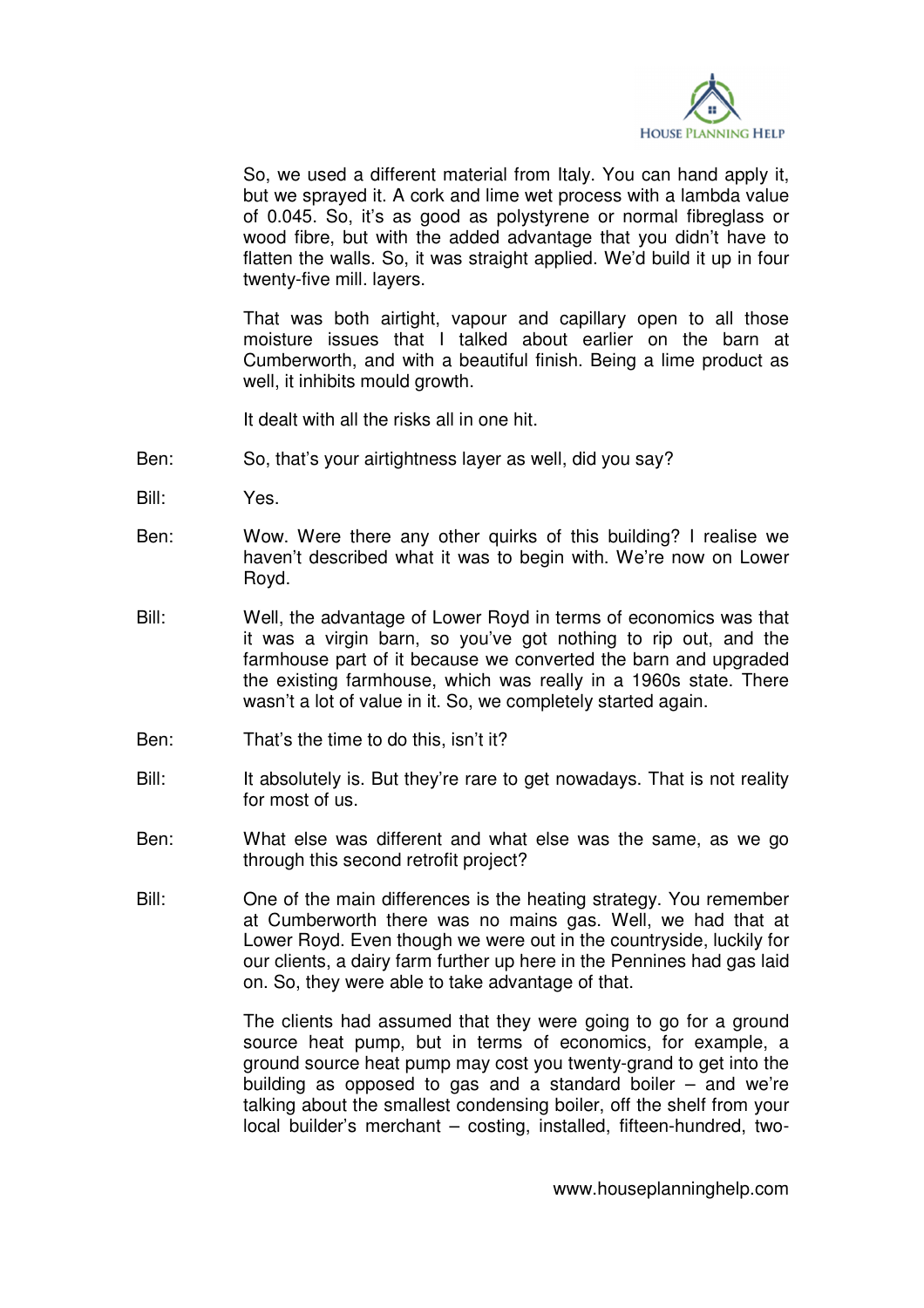

grand. You're better off with that saving of fifteen-grand, say, to be put into your fabric. The cheapest energy is the energy you save. That heating system can always be changed to an air source or ground source heat pump in the future.

- Ben: Was there anything that you brought from the retrofit before, into this one? New learning or was it really just you have to do each one as it comes?
- Bill: Yes, you do the most appropriate in terms of economics and moisture risk, particularly with the internal wall insulation. So, it was more the knowledge that we gained from Cumberworth was brought into Lower Royd, but the main difference was the internal wall strategy and what we used.

 And we're going to be moving on later this year to a similar large barn conversion, here in the village, another one in Meltham. And we haven't decided yet what internal wall insulation we're going to be using.

- Ben: But another internal wall. It's interesting.
- Bill: Yes. The clients just assume that's what we're going to go for.
- Ben: Maybe just as we wrap up, can you take us through the stages that you go through in the retrofit, from design right through to construction? What does it actually look like?
- Bill: These processes always start with the client wanting a fine house, really. And nowadays, the general public in our opinion anyway, or a certain section of the public, are far more knowledgeable about energy and buildings now. And of course, with the climate change issues that we have at the forefront nowadays, people are really thinking about it.

 So, if you're ending up with an internal wall strategy, it really informs you that you can cause a lot of damp and mould problems within buildings if it's not done properly.

What else have we learnt? It's just ingrained in our personality as a firm nowadays. We cannot go back, actually, to how other builders are doing things still. And it's just a fact, really. We've just got to carry on.

 What we've got to do and what we try and do is make it more economic. In other words, look at what we're doing, how we're doing it, do we need to go that far? And in fact, we're looking at the issue of maybe putting less insulation on the wall. So, we're